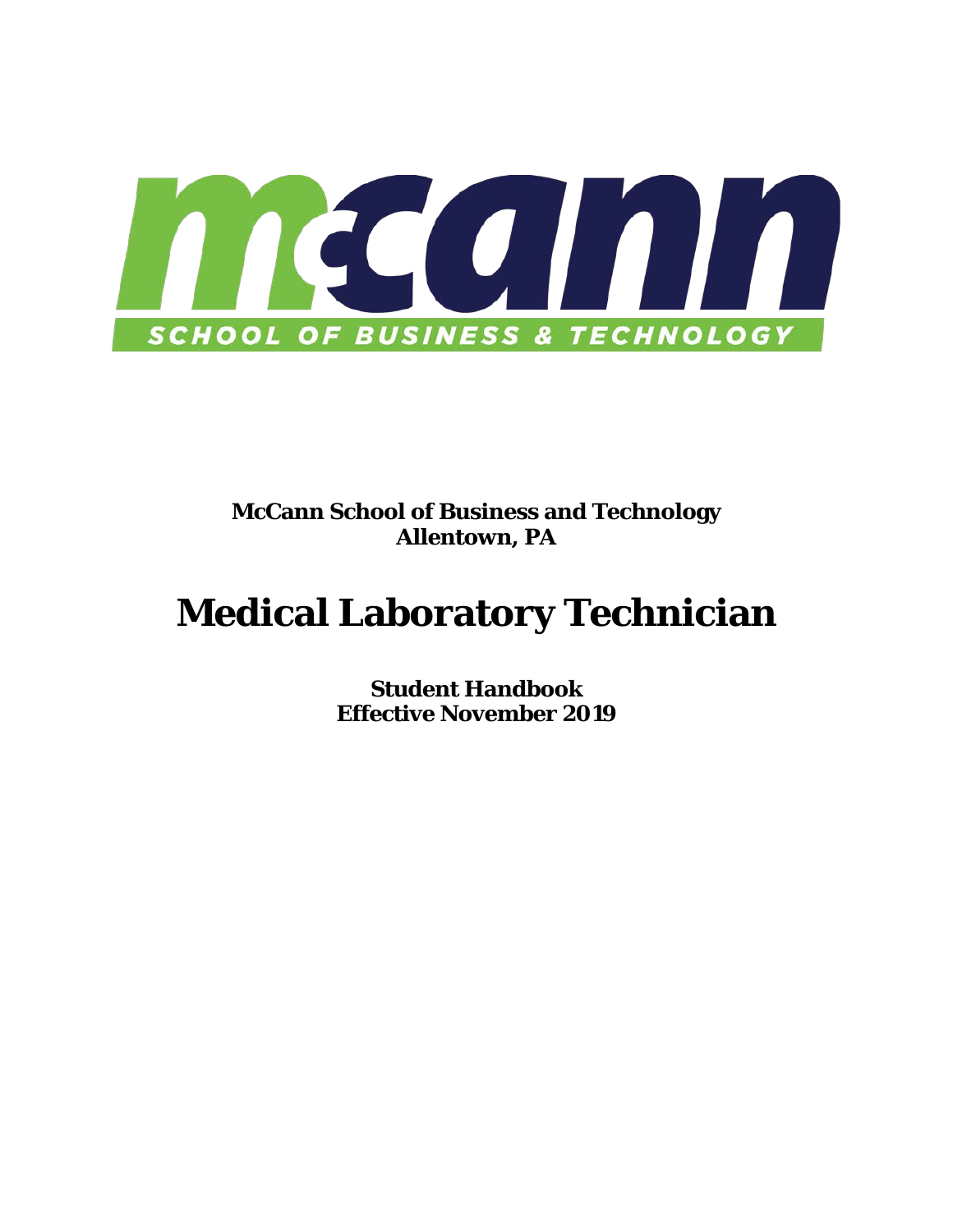## **Table of Contents**

<span id="page-1-0"></span>

| <b>Table of Contents</b>                                 | $\overline{2}$ |
|----------------------------------------------------------|----------------|
| <b>Program Officials and Faculty</b>                     | 3              |
| <b>Introduction</b>                                      | 3              |
| <b>Program Description</b>                               | 3              |
| <b>Curriculum Outline</b>                                | 4              |
| <b>Completion of Student Lab Paperwork</b>               | 5              |
| Learning Outcomes/Goals for Graduates                    | 5              |
| <b>MLT Basic Competencies/Career Entry Skills</b>        | 6              |
| <b>Program Requirements</b>                              | 8              |
| <b>Transfer Credits Accepted (Residency Requirement)</b> | 8              |
| <b>Clinical Placement Policy</b>                         | 8              |
| Program Progression                                      | 9              |
| <b>MLT Program Textbooks - Core Courses</b>              | 10             |
| Program Admissions Criteria                              | 10             |
| Confidentiality                                          | 12             |
| <b>Advising Services</b>                                 | 12             |
| <b>Tutorial Assistance</b>                               | 12             |
| <b>Program Outcomes</b>                                  | 12             |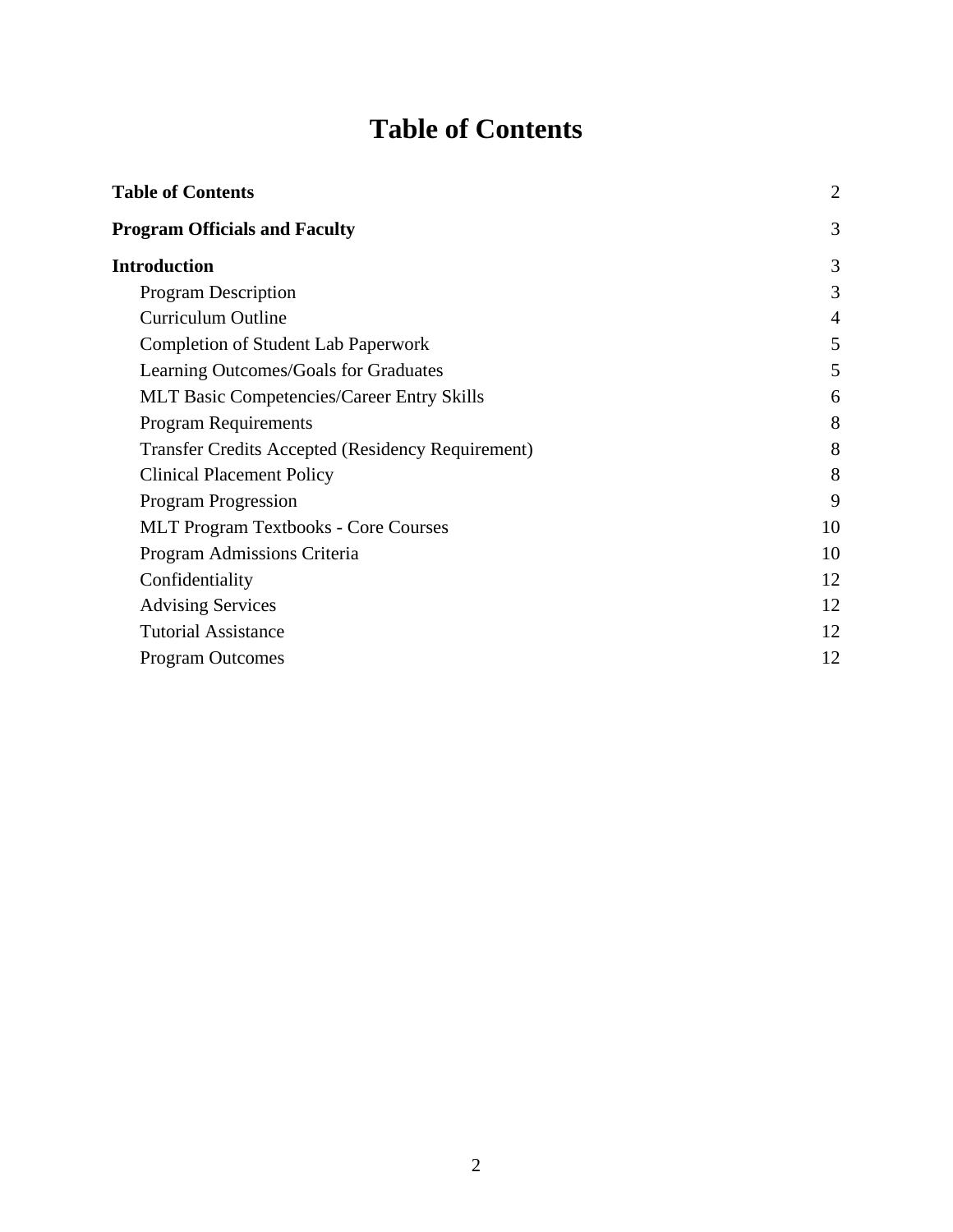## **Program Officials and Faculty**

<span id="page-2-0"></span>Executive Director Virginia Carpenter, M.S. Director of Education Tamara Smith, Ph.D. Full-Time Faculty and Program Director Siddra Dar M.S., MLS (ASCP)CM Adjunct Instructor Mary Borsevich, B.S., (ASCP) Adjunct Instructor Bernard Klemchak, M.H.A (AMT)

*\*McCann School does classify faculty by rank or tenure.* 

## <span id="page-2-1"></span>**Introduction**

The Medical Laboratory Technician Program ("MLT") at McCann School of Business and Technology awards an Associate in Specialized Technology Degree ("AST"). The Medical Laboratory Technician program provides training for an entry-level career in the clinical laboratory field. Medical Laboratory Technicians perform complex chemical, biological, hematological, immunologic, microscopic and bacteriological tests. They microscopically examine blood and other body fluids; make cultures of body fluid and tissue samples, to determine the presence of bacteria, fungi, parasites, or other microorganisms; analyze samples for chemical content or a chemical reaction and determine concentrations of compounds such as blood glucose and cholesterol levels. They also type and crossmatch blood samples for transfusions. Medical Laboratory Technicians supervise laboratory assistants.

#### **Mission Statement**

The mission of the MLT Program is to provide knowledge and skills including sufficient didactic material and laboratory practice to students so that graduates can demonstrate entry-level career readiness as an MLT and are prepared to pass the national certification examinations. The program also seeks to ensure students are aware of the importance of continuing education in their field.

#### <span id="page-2-2"></span>**Program Description**

The MLT program at McCann School of Business & Technology requires completion of 97 quarter credits. Upon admission each individual student's coursework is scheduled. Each course is completed in 5 week modules. All of the core courses offer lab work at the campus which prepares students for hands on skills. After completion of all MLT courses, students are required to complete an externship or clinical placement at the clinical site. Students are awarded an Associate in Specialized Technology degree upon successful completion of the program.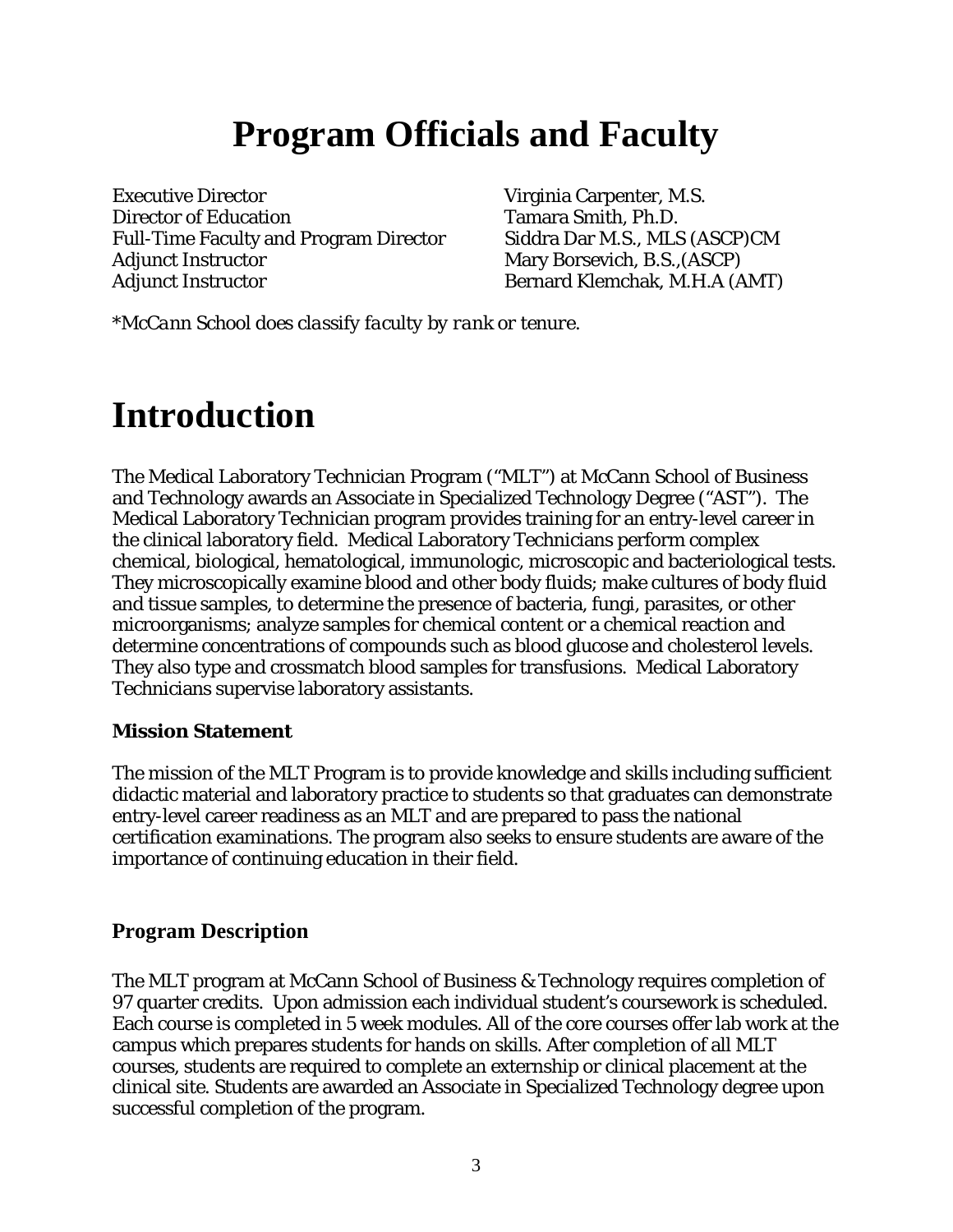### <span id="page-3-0"></span>**Curriculum Outline**

The total number of credits for completion of the MLT program at McCann School of Business & Technology is 97. All of the MLT courses are offered on ground and during the day. Each course is completed in 5 weeks long module. All of the MLT courses have required lab courses.

MLT Core lecture and associated lab courses:

| GS 280 Microbiology                         |
|---------------------------------------------|
| ML 201 Microbiology Laboratory              |
| ML 105 Clinical Chemistry                   |
| <b>ML 107 Clinical Chemistry Laboratory</b> |
| ML 120 Hematology                           |
| ML 121 Hematology Laboratory                |
| ML 200 Body fluid Analysis Laboratory       |
| ML 205 Immunology/Serology Laboratory       |
| ML 210 Immunohematology                     |
| ML 211 Immunohematology Laboratory          |
|                                             |
| <b>AHS1310 Allied Health Orientation</b>    |
| <b>GS201 Career Management</b>              |
| <b>GS235 Critical Thinking</b>              |
| GS280 Microbiology                          |
| <b>IT100 Introduction to Computers</b>      |
| <b>MA100 Medical Orientation</b>            |
| <b>MA105 Medical Law &amp; Ethics</b>       |
| <b>MA110 Medical Terminology</b>            |
| <b>MA111 Anatomy &amp; Physiology</b>       |
| <b>MA112 Anatomy &amp; Physiology</b>       |
| <b>MA160 Healthcare Regulation</b>          |
| <b>MA161 Phlebotomy Theory</b>              |
| <b>MA261 Phlebotomy Clinic</b>              |
| MH205 College Algebra                       |
| <b>ML225 Medical Lab Review</b>             |
|                                             |

General Education Courses: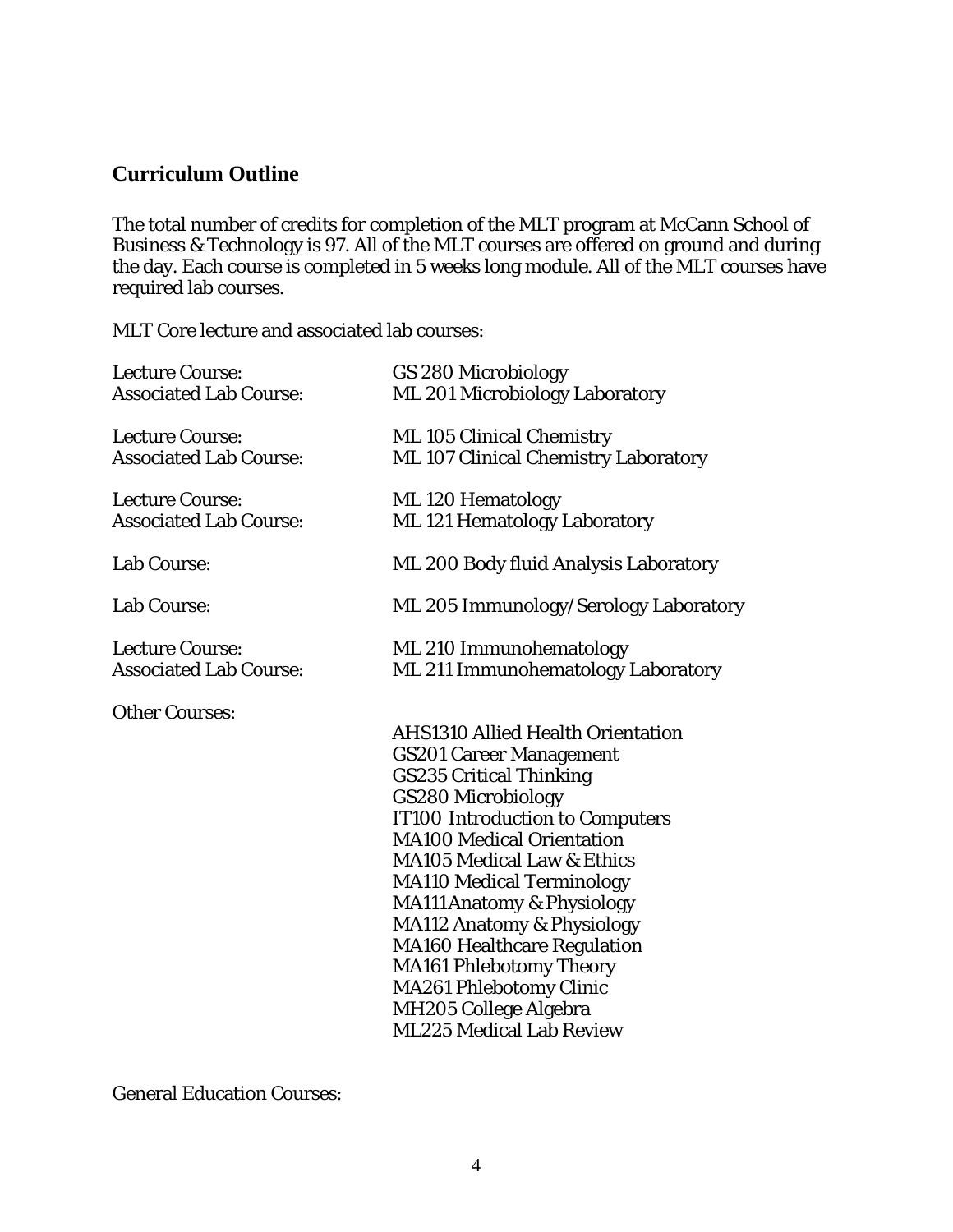COM1101 Interpersonal Communications ENG1101 English Composition I MTH1101 College Mathematics

Externship: ML 255 Externship and Seminar

MLT students attend a clinical practicum (ML 255 Externship and Seminar) off campus after completing MLT core courses. During the practicum, students rotate through various departments within the laboratory: Chemistry, Hematology, Coagulation, Urinalysis, Microbiology, Blood Bank, and Immunology.

The clinical practicum schedule is designed by clinical facility coordinator and the MLT program director and may vary from site to site. Usually the scheduled hours are from Monday-Friday between 6AM to 5 PM.

The MLT program director will take student's preference into consideration, but students cannot be guaranteed a particular site.

The Clinical Facility must be accredited by at least one of the following agencies: CLIA, CAP, JACHO, and COLA.

#### <span id="page-4-0"></span>**Completion of Student Lab Paperwork**

During externship students are required to maintain the daily journal and record the tasks they complete at the clinical site. At the end of externship, students complete a presentation and share with other students their clinical experience. The clinical site is provided with the time sheet to record the clinical hours.

#### <span id="page-4-1"></span>**Learning Outcomes/Goals for Graduates**

1. Graduates will demonstrate the entry level competency in all areas of medical laboratory and will explain the importance of laboratory safety and regulatory compliance.

2. Graduates will analyze laboratory results to diagnose disease and recommend treatment for pathologic conditions.

2. Graduates will demonstrate effective written and verbal communication skills. 3. Graduates will demonstrate mastery of laboratory methodologies, including problem solving and troubleshooting techniques, for the major areas currently practiced by a

modern clinical laboratory.

4. Graduates will engage in continued professional development.

Upon completion of program requirements, MLT students are eligible to sit for the ASCP Board of Certification examination. The granting of a degree from McCann School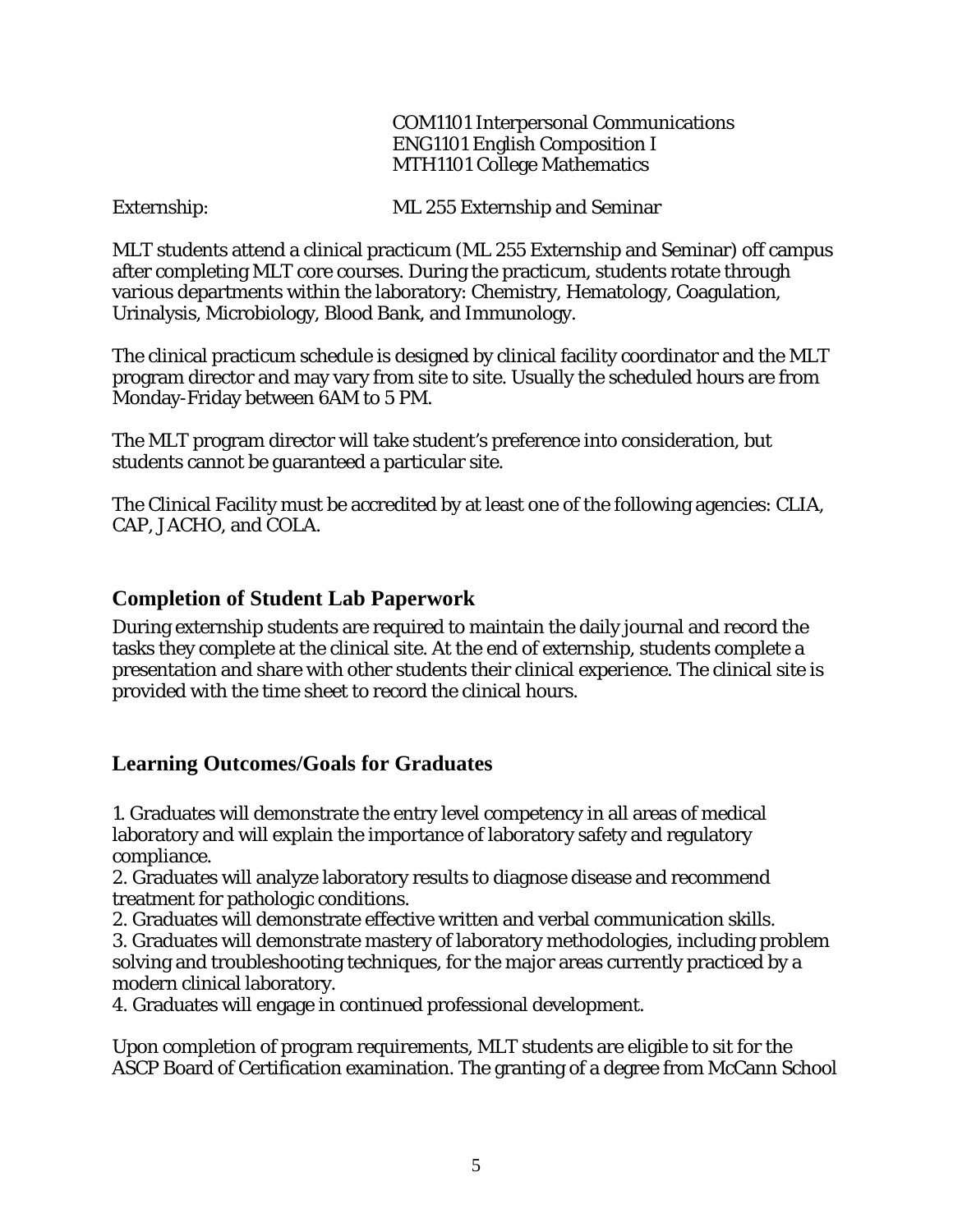of Business & Technology is not contingent upon passing the national certification examination.

McCann School does not guarantee third-party certifications. Certification requirements for taking and passing certification examinations are not controlled by McCann School but by outside agencies and are subject to change by the agencies without notice.

## <span id="page-5-0"></span>**MLT Basic Competencies/Career Entry Skills**

Upon graduation, and at the time of employment, a medical laboratory technician will be able to demonstrate the following entry-level competencies:

Medical Laboratory Technicians will be proficient in:

a. Collecting, processing and analyzing biological specimens and other substances according to established guidelines.

b. Performing analytical tests on blood, body fluids, and other substances.

c. Recognizing variables that affect procedures and results, and taking appropriate actions within predetermined limits when corrections are indicated.

d. Performing and monitoring quality assurance and quality control within predetermined limits.

e. Performing preventive maintenance of equipment and troubleshooting when required.

f. Applying and following the principles of safety.

g. Demonstrating professional conduct and interpersonal communication skills with clients including patients, laboratory personnel, other healthcare professionals.

h. Interacting with other health care personnel and recognizing the role of each member of the health care team for comprehensive patient care.

i. Relating laboratory findings to common disease processes.

j. Establishing and maintaining continuing education as a function of growth and maintenance of professional competence.

## **Program Requirements**

### **A.) Essential Cognitive Functions**

The MLT student must possess the following intellectual skills:

- communicate effectively in written and spoken English
- · possess and apply mathematical skills
- · possess the psychological health required for full utilization of
- abilities: reasoning, sound judgment, analytic ability

#### **B.) Essential Psychomotor Functions**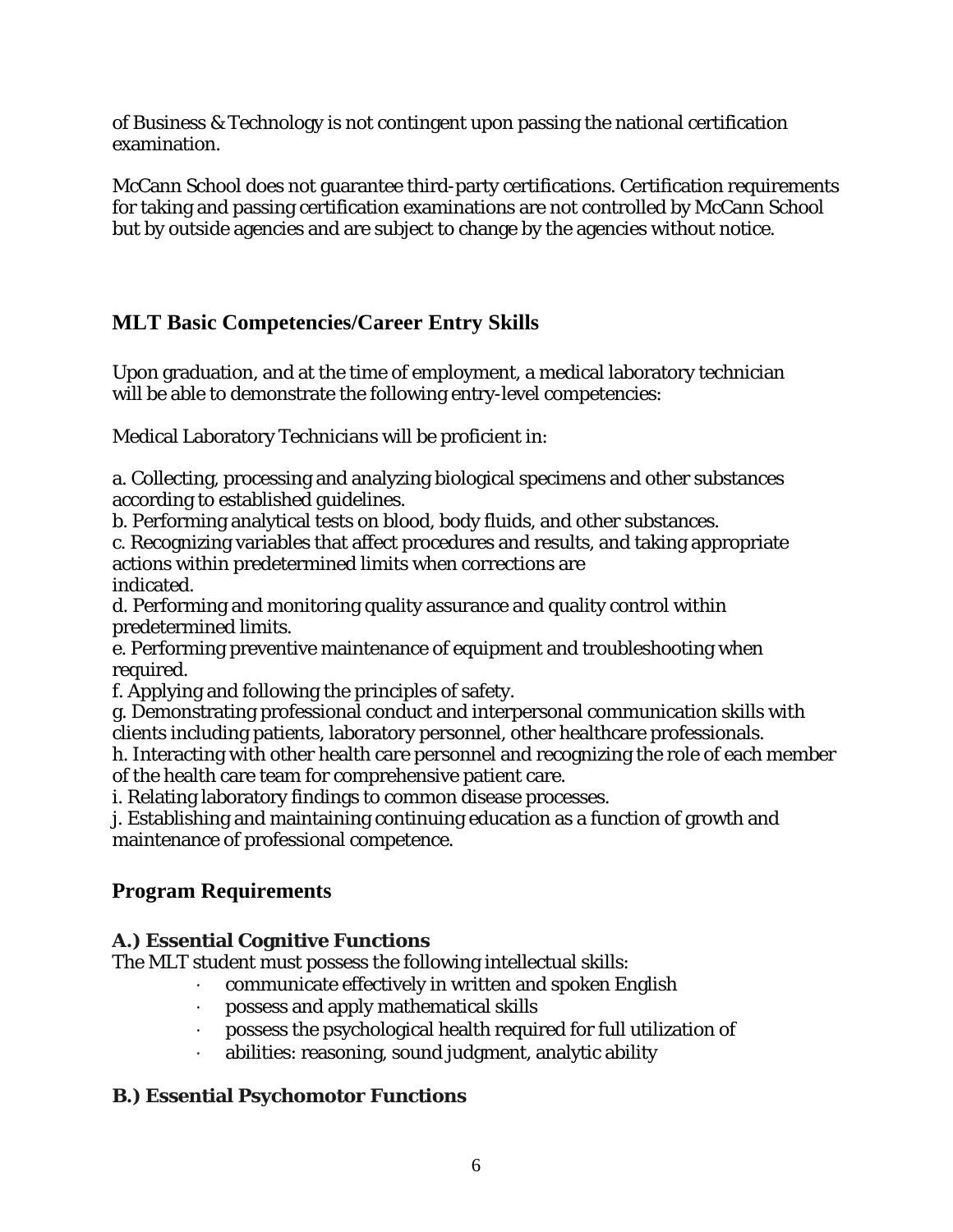The MLT student must be able to:

- move freely from one location to another in physical locations such
- · as the clinical laboratory, patient care areas, corridors, and elevators
- · possess sufficient eye motor coordination to allow delicate
- · manipulations of specimens, instruments, and tools
- · grasp and release small objects (test tubes, pipettes, microscope slides)
- manipulate other laboratory materials (reagents, manual and automated
- · pipettes, etc.)
- · identify and distinguish objects macroscopically and microscopically
- · lift and move objects of at least 20 pounds
- · possess a sense of touch and temperature discrimination
- use hands for repetitive activity

#### **C.) Essential Affective Functions**

- · follow written and verbal directions
- · work effectively under time constraints and under pressure
- work independently
- · prioritize workload, according to laboratory department needs, when
- · multitasking
- · maintain alertness and concentration in a loud and hectic environment
- · apply knowledge, skills, and values learned from course work and life
- experiences to new situations
- · work safely with potential chemical, radiological, and biological hazards
- · using universal precautions
- show respect for self and others
- · projects an image of professionalism including appearance, dress, and
- · confidence

#### **D.) Professional Appearance/Uniforms**

Students will be provided a lab coat for MLT student labs. Students must wear scrubs during lab time. Students are required to wear closed-toed, impervious, rubber soled shoes; long hair must be tied back.

#### **Clinical Site Dress Code**

Students are required to wear McCann specific scrubs when they attend their clinical externship. The clinical site will provide laboratory coats for use in the facility. Students will adhere to the dress code of the clinical site and are expected to dress neatly and professionally.

#### **E.) Student Health Requirements**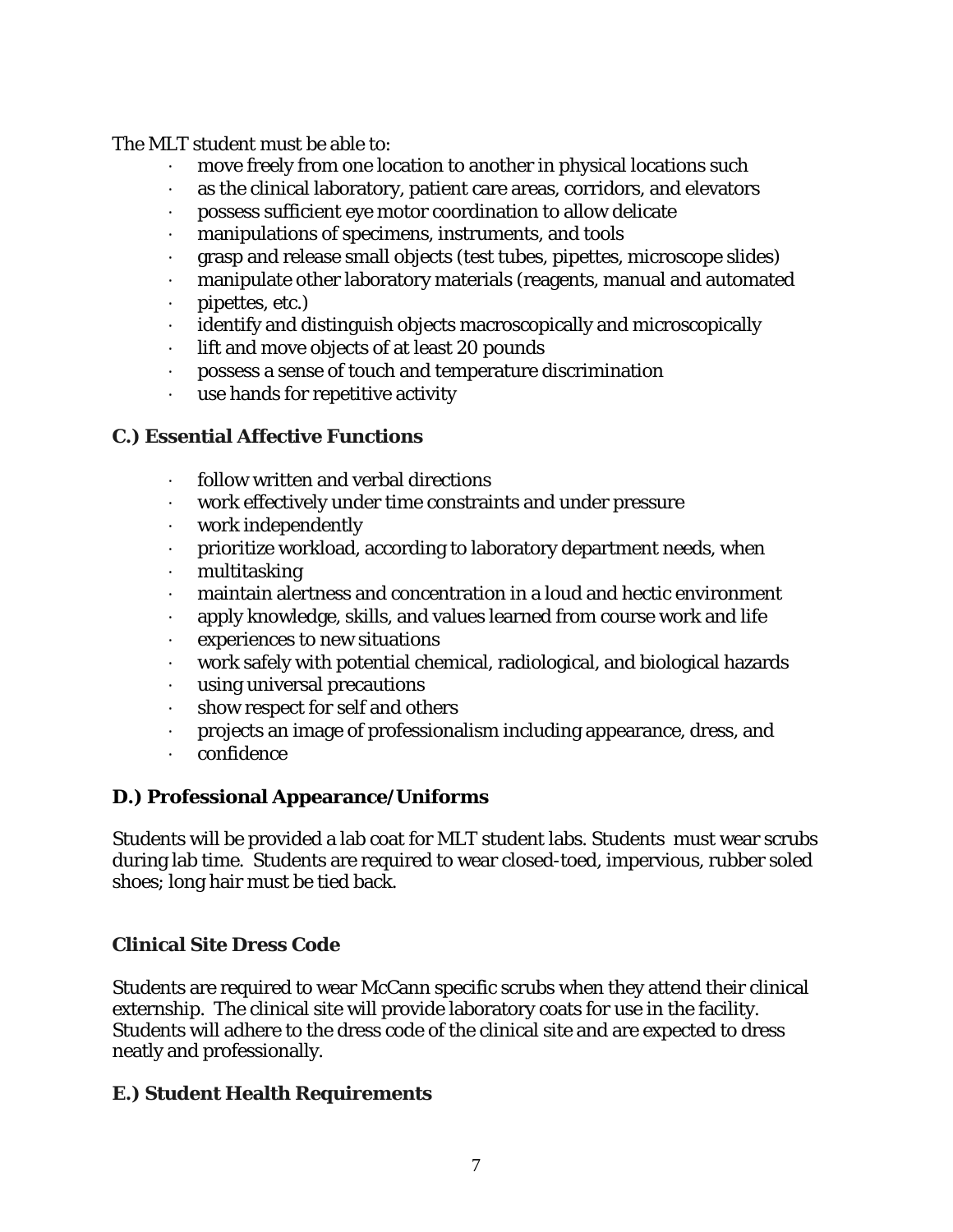Before starting clinical rotation, students are required to provide proof of immunization, FBI clearance, PA state police clearance and child abuse clearance. In addition, a drug screen test will be required 30 days prior to start of clinical rotation.

#### **Transfer Credits Accepted (Residency Requirement)**

The total credits not earned in residency, including credit by transfer and credit by proficiency testing, may not exceed seventy five percent 75% of the total credit hours required for the completion of the program of study. A minimum of 25% of the student's total credit hours must be completed in residency.

#### **Clinical Placement Policy**

In the event that student enrollment exceeds the available clinical sites, the placement will be based on program admission date and successful completion of all core courses in the program. The MLT program director will take student's preference into consideration, but students cannot be guaranteed a particular site. Students should be prepared for potential changes to site assignment.

The following policy will be implemented in the event that student enrollment exceeds clinical placement availability:

<span id="page-7-0"></span>If the number of students qualifying for practicum placement exceeds the clinical positions available, you may be placed on a waiting list for clinical assignments.

McCann School of Business & Technology has an ongoing relationship with many clinical sites. Program director and school administration reach out to local employers on an on-going basis to secure the clinical sites. However, clinical site availability may vary from time to time. Students will be assigned clinical placement based on availability, not location.

A list of available clinical sites will be provided to students before the start of externship or clinical placement. Currently the school is affiliated with the following sites. Please note that this list will be updated as needed.

- 1- Steward Easton Hospital
- 2- Miller Keystone
- 3- Patient First (*Not currently available - pending updated agreement*)
- 4- Quest Diagnostics
- 6- Principal Lab
- 7- Salib Oncology
- 8- Atlantic Health System

Instructor to student ratio at the clinical site is 1:2.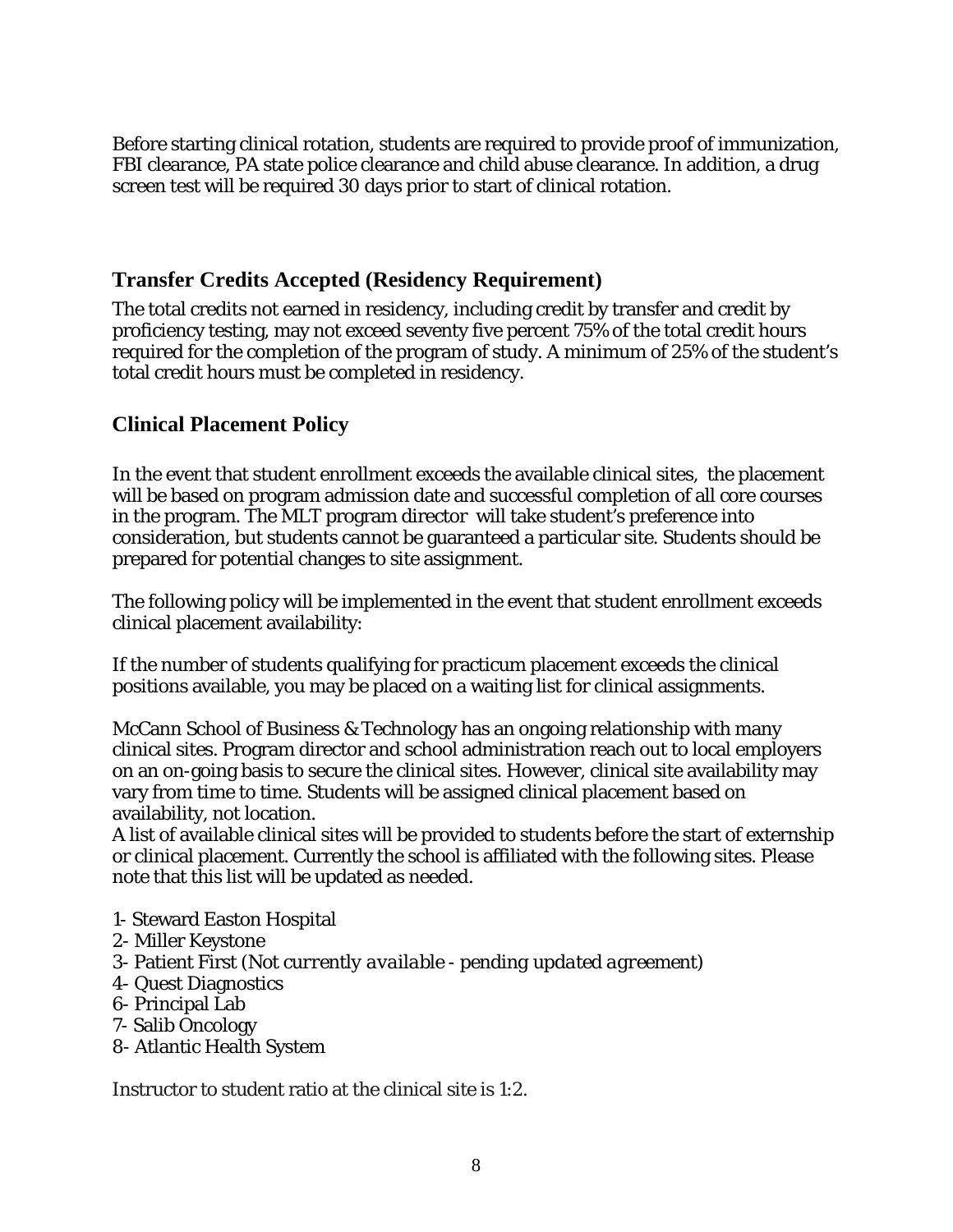During the clinical rotation, students will NOT be considered an employee or an employee substitute of the clinical site. Students may shadow employees of the clinical site or do independent projects, but with adequate supervision by employees of the clinical site.

#### **Program Progression**

Students are expected to adhere to their academic plan. Failure to do so may delay their graduation.

<span id="page-8-0"></span>Successful completion of all courses is required to progress through the program.

| Course                        | <b>Textbook</b>                                                                                                           |
|-------------------------------|---------------------------------------------------------------------------------------------------------------------------|
| <b>Clinical Chemistry</b>     | Clinical Chemistry 2e, Edition: 2nd, Sunheimer &<br>Graves, Pearson, 2018, ISBN: 9780134413327                            |
| <b>Clinical Chemistry Lab</b> | Clinical Chemistry 2e, Edition: 2nd, Sunheimer &<br>Graves, Pearson, 2018, ISBN: 9780134413327                            |
| Microbiology                  | Microbiology: An Introduction, Edition: 13, Gerard J.<br>Tortora; Berdell R. Funke, Pearson, 2018, ISBN:<br>9780134605180 |
| Microbiology<br>Laboratory    | Clinical Laboratory Microbiology, Edition: 1st, Kiser,<br>Pearson, 2011, ISBN: 9780130921956                              |
| Hematology                    | Clinical Laboratory Hematology, 3rd Edition, Edition:<br>N/A, Shirlyn B. McKenzie, Pearson, 2015, ISBN:<br>9780133076011  |
| <b>Hematology Laboratory</b>  | Clinical Laboratory Hematology, 3rd Edition, Edition:<br>N/A, Shirlyn B. McKenzie, Pearson, 2015, ISBN:<br>9780133076011  |

### **MLT Program Textbooks - Core Courses**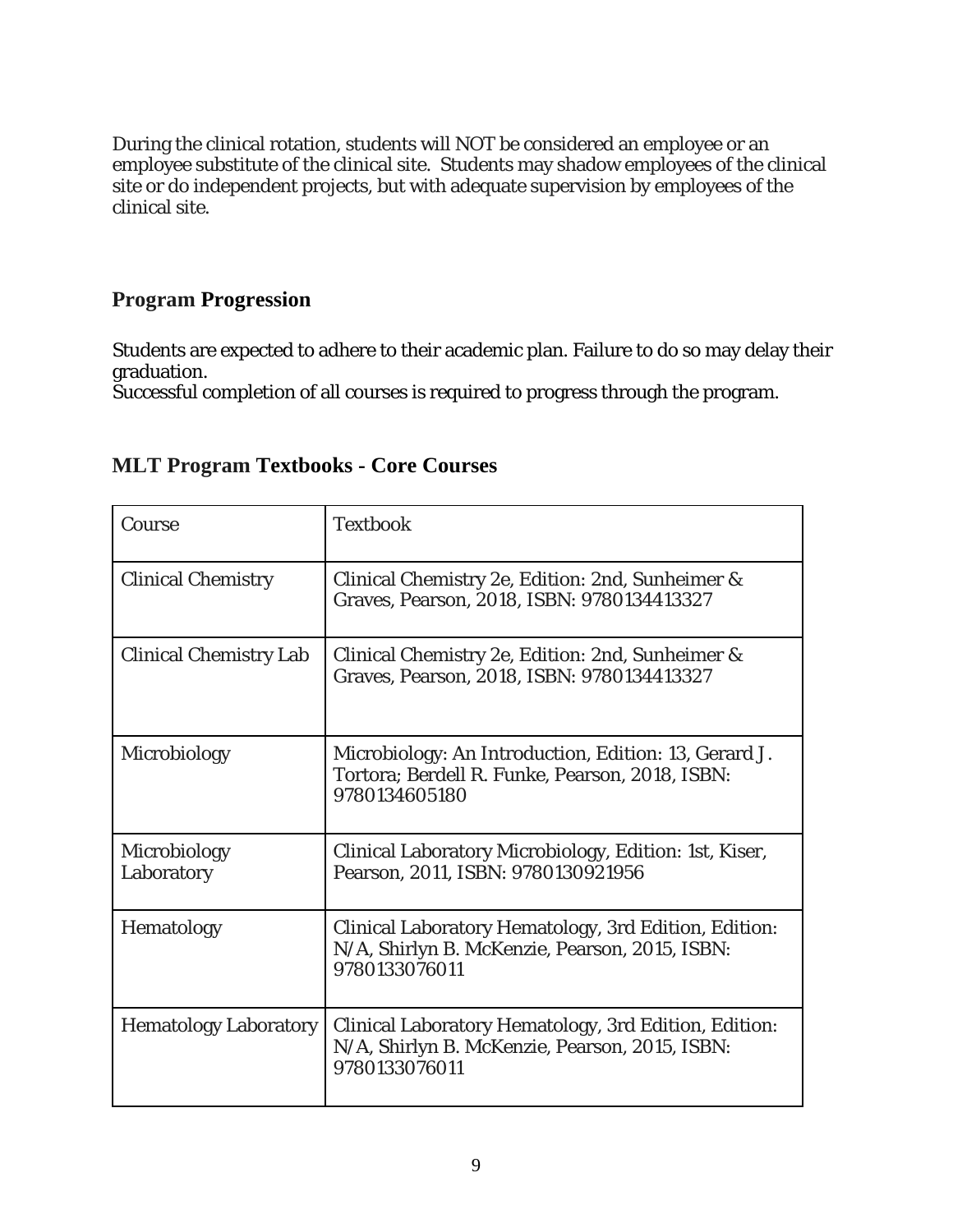| <b>Body Fluid Analysis</b><br>Laboratory | Fundamentals of Urine and Body Fluid Analysis, 4/e,<br>Edition: 4th edition, Cheadle & Leventhal, FA Davis,<br>2012, ISBN: 9780323374798<br>Medical Parasitology: A self instructional<br>text, Edition: 6th, Levanthal & Cheadle, F.A. Davis,<br>2012, ISBN: 9780803625433<br>ML20048 |
|------------------------------------------|----------------------------------------------------------------------------------------------------------------------------------------------------------------------------------------------------------------------------------------------------------------------------------------|
| Immunology/Serology<br>Laboratory        | <b>Clinical Immunology and Serology: A Laboratory</b><br>Perspective 4th Edition, Edition: 4th, Christine<br>Dorresteyn Stevens, F.A. Davis, 2016, ISBN:<br>9780803644663                                                                                                              |
| ImmunoHematology                         | Basic and applied concepts of blood banking, Edition:<br>4/e, Paula R. Howard, Elsevier, 2016, ISBN:<br>9780323374781                                                                                                                                                                  |
| Immunohematology<br>Laboratory           | Basic and applied concepts of blood banking, Edition:<br>4/e, Paula R. Howard, Elsevier, 2016, ISBN:<br>9780323374781                                                                                                                                                                  |
| <b>Medical Lab Review</b>                | Success! in Clinical Laboratory Science, Edition: 4th,<br>Ciulla, Pearson, 2010, ISBN: 9780135126486                                                                                                                                                                                   |
| <b>Externship and</b><br>Seminar         | Success! in Clinical Laboratory Science, Edition: 4th,<br>Ciulla, Pearson, 2010, ISBN: 9780135126486                                                                                                                                                                                   |

#### <span id="page-9-1"></span><span id="page-9-0"></span>**Program Admissions Criteria**

Medical Laboratory Technician applicant must meet a minimum score of 18 or higher on the Wonderlic Scholastic Level Exam (SLE).

- If an applicant fails to meet the necessary score for admission, the applicant may be re-tested using an alternative test form and taking the test timed as before. There is no limit to the number of times an applicant may be re-tested.
- Complete the SmarterMeasures Learning Readiness Indicator. Applicants must score a minimum score of 60% on the Technical Competency sections. Applicants who do not score the minimum score on the Technical Competency Section are required to complete the Technology for Success (ORN0001)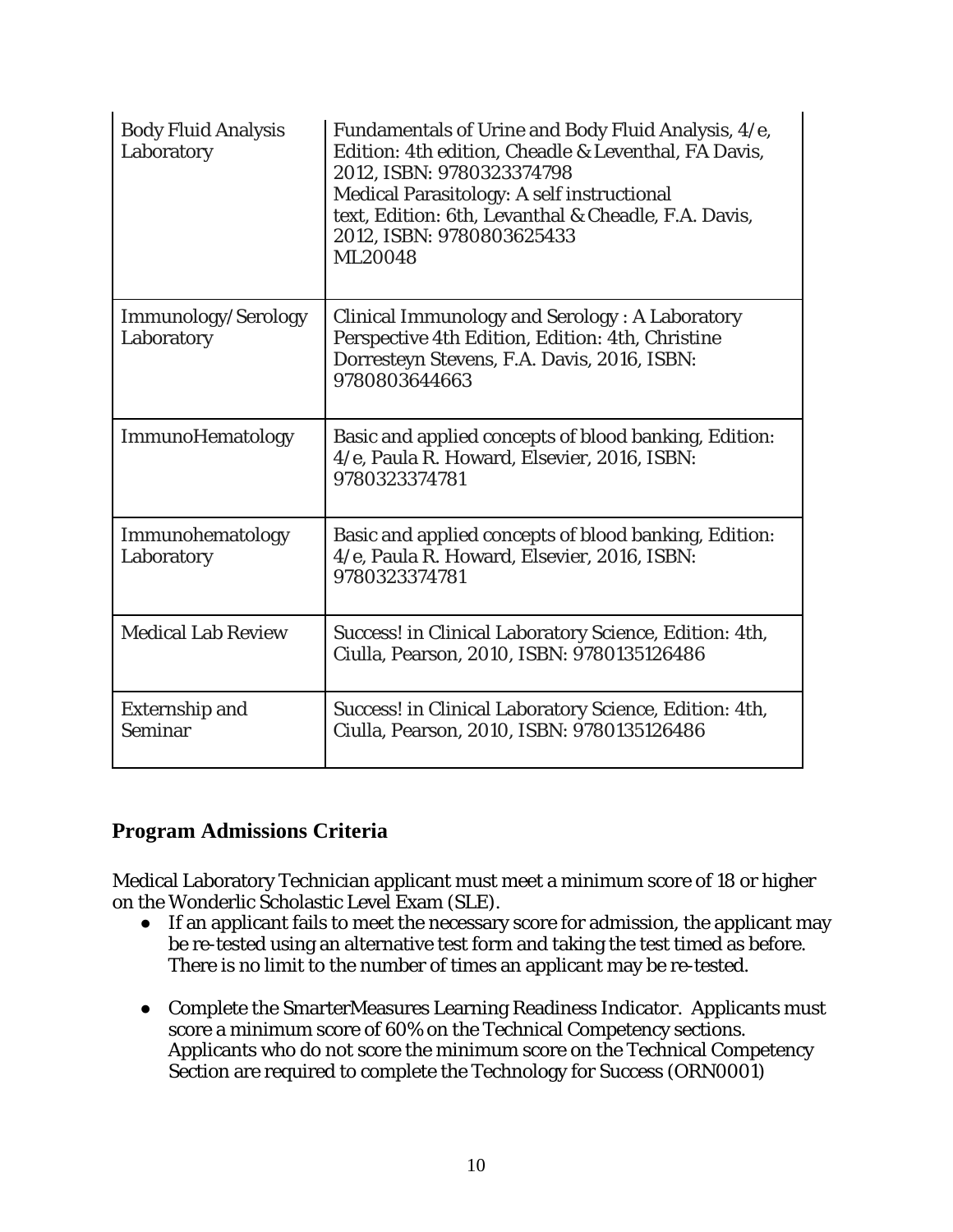supplemental student orientation and achieve a minimum score of 60% on the Technology for Success assessment.

● Basic Skills assessments are used to determine the students need for foundational coursework in the areas of English and Mathematics.

Through McCann School of Business and Technology Basic Skills Assessment and evaluation program, applicants who fall below minimum acceptable standards on the Wonderlic Basic Skills Test for Math and English will be required to enroll in foundations courses as an institutional requirement.

Foundation coursework, when required, is considered to be an institutional requirement that is necessary based on entrance examination results. These courses are in addition to the minimum credit hours needed for program completion. The minimum score on the WBST for Math is Level II and English is Level III.

Foundations courses are awarded grades of "S" (satisfactory) or "U" (unsatisfactory), which do not affect the student's grade point average and, when required, are in addition to the English and Mathematics program requirements for MLT program as outlined in the catalog. A student who, after two attempts, does not successfully complete a foundations course may be considered as not making satisfactory progress and may be unable to continue as a matriculating student.

Students who require enrollment in foundations courses are informed during the admissions process, and, in some cases, these courses will extend a student's program beyond the average completion time. Foundations courses are included in the enrollment status for the student when determining Title IV eligibility. Students needing foundations courses will incur respective charges for those courses which will add to the total cost of the program. Additional charges will be incurred should a foundations course need to be repeated.

● A Passed Background Check

In an effort to maintain a safe educational and working environment for students and staff, the school reserves the right to not accept applicants who are known to have/disclose certain types of criminal convictions in their backgrounds. Admitted students who are discovered to have misrepresented their criminal conviction history in the application process may be subject to immediate dismissal. Similarly, students who commit certain types of crimes while enrolled may be subject to immediate dismissal. The school reserves the right to conduct criminal background checks on applicants and students in circumstances deemed appropriate.

Please also see **Essential Functions Program Requirements** on page 6.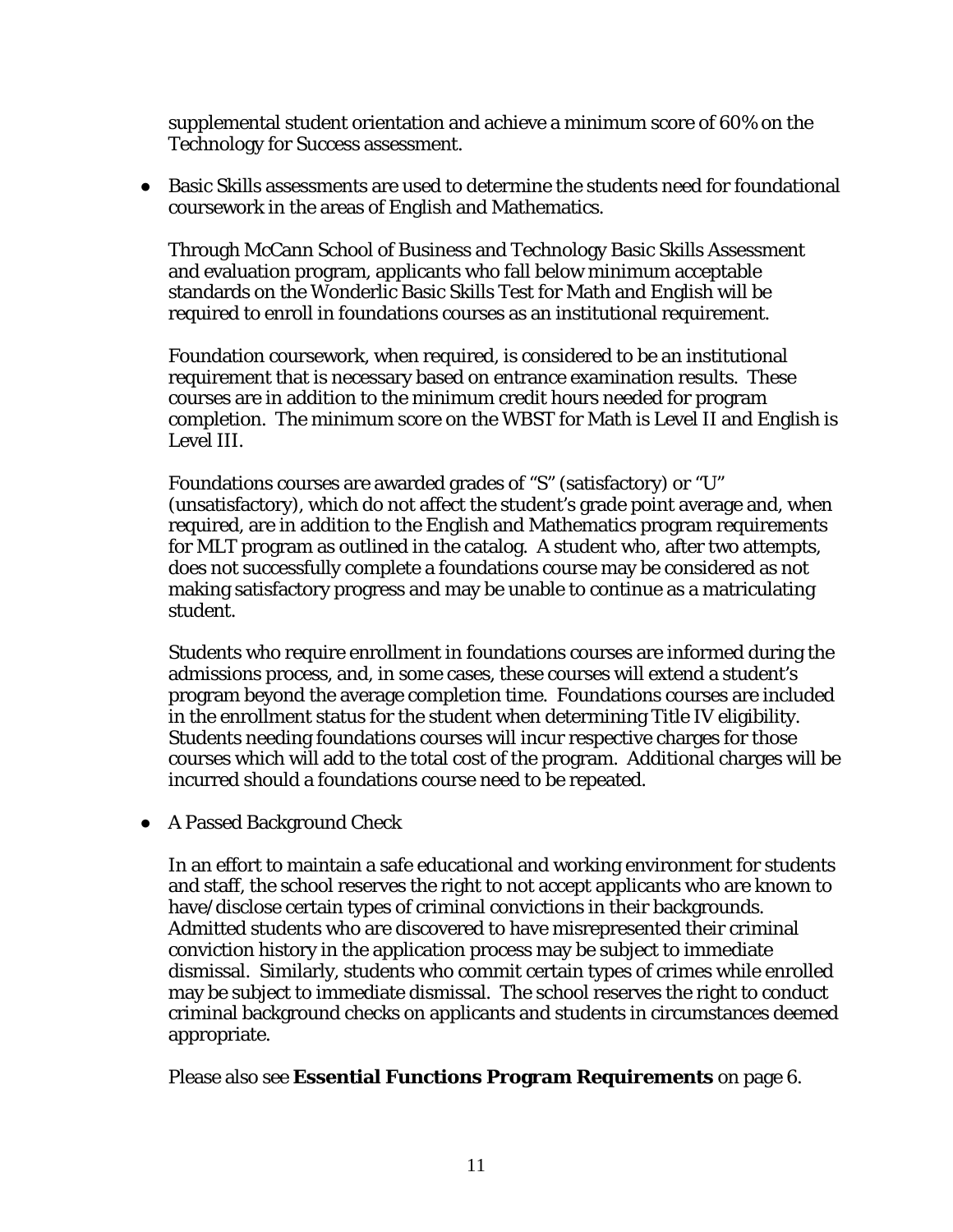#### <span id="page-11-0"></span>**Confidentiality**

#### Family Educational Rights and Privacy Act (FERPA)

All students sign the Authorization to Release Information form during the enrollment process. This forms dictates to whom academic and financial aid information can be released. A student may request this form to be amended in writing to the Registrar's office.

#### <span id="page-11-1"></span>**Advising Services**

Advising services are available to assist students in resolving educational, career, and vocational problems. General personal concerns relating directly to academic success can be addressed on campus whereas more serious concerns will be referred to the appropriate outside agency. The Director of Education, Student Resources Coordinator, Registrar and Program Director can help students plan their educational programs as well as adjust to the demands of school.

#### <span id="page-11-2"></span>**Tutorial Assistance**

The school provides assistance for students experiencing academic difficulties. Faculty will make every effort to identify students in need of assistance. Students are urged to take the initiative to seek out of class help and to discuss their difficulties with their instructors. Tutors are available to work with students on an "as needed" basis at no charge to the student.

#### <span id="page-11-3"></span>**Program Outcomes**

#### **ASCP Certification Pass Rate**:

*\*Based on information provided by the ASCP*

| <b>Graduated Between</b> | <b>Pass Rate</b> |
|--------------------------|------------------|
| $7/1/15 - 6/30/16$       | $\Omega\%$       |
| $7/1/16 - 6/30/17$       | 67%              |
| $7/1/17 - 6/30/18$       | 2.5%             |

#### **Graduation Rate:**

| <b>Slated to Graduate</b> | <b>Graduation Rate</b> |
|---------------------------|------------------------|
| $7/1/16 - 6/30/17$        | <b>71%</b>             |
| $7/1/17 - 6/30/18$        | 100%                   |